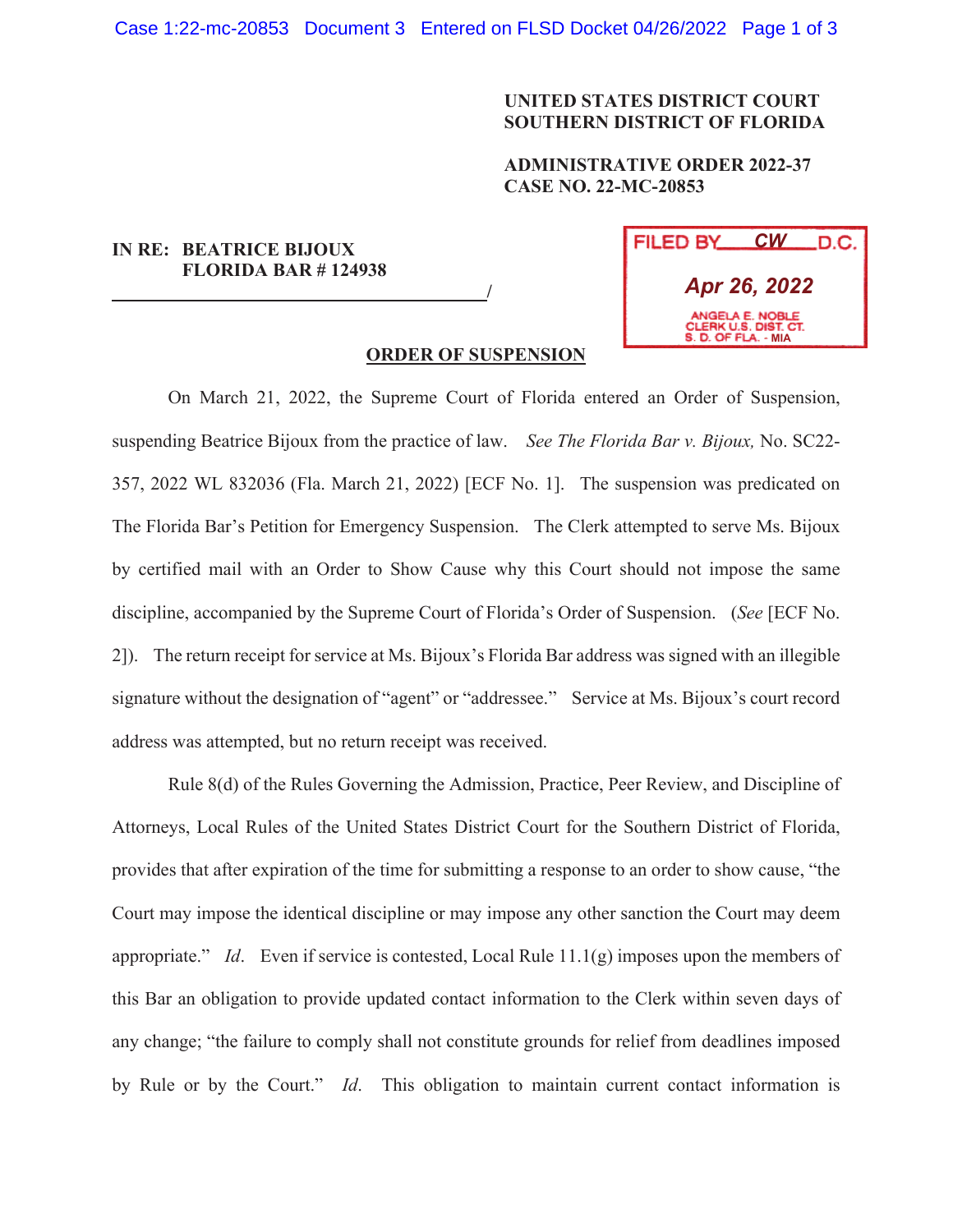reiterated in the Court's CM/ECF Administrative Procedures Manual, section 3D, compliance with which is mandated by Local Rule 5.1. Given this background, pursuant to Rule 8(d), Local Rule 11.1(g), and the Court's inherent power to regulate membership in its bar for the protection of the public interest, *see Chambers v. NASCO, Inc.*, 501 U.S. 32, 43 (1991) ("[A] federal court has the power to control admission to its bar and to discipline attorneys who appear before it." (alteration added)),

**IT IS ORDERED** that Ms. Bijoux is suspended from practice in this Court, effective immediately. Ms. Bijoux may not resume the practice of law before this Court until reinstated by order of the Court. *See* Rule 12(a). The Clerk of Court shall strike this attorney from the roll of attorneys eligible to practice in the United States District Court for the Southern District of Florida and shall also immediately revoke the attorney's CM/ECF password.

**IT IS FURTHER ORDERED** that the Clerk of Court shall attempt to serve by certified mail a copy of this Order of Suspension upon Ms. Bijoux at her court record and Florida Bar addresses. Ms. Bijoux shall forthwith advise the Clerk of Court of all pending cases before the Court in which she is counsel or co-counsel of record.

**DONE AND ORDERED** in Miami, Florida, this 25th day of April, 2022.

**\_\_\_\_\_\_\_\_\_\_\_\_\_\_\_\_\_\_\_\_\_\_\_\_\_\_\_\_\_\_\_\_\_\_\_\_\_** 

 **CECILIA M. ALTONAGA CHIEF UNITED STATES DISTRICT JUDGE** 

Copies furnished as follows: See attached